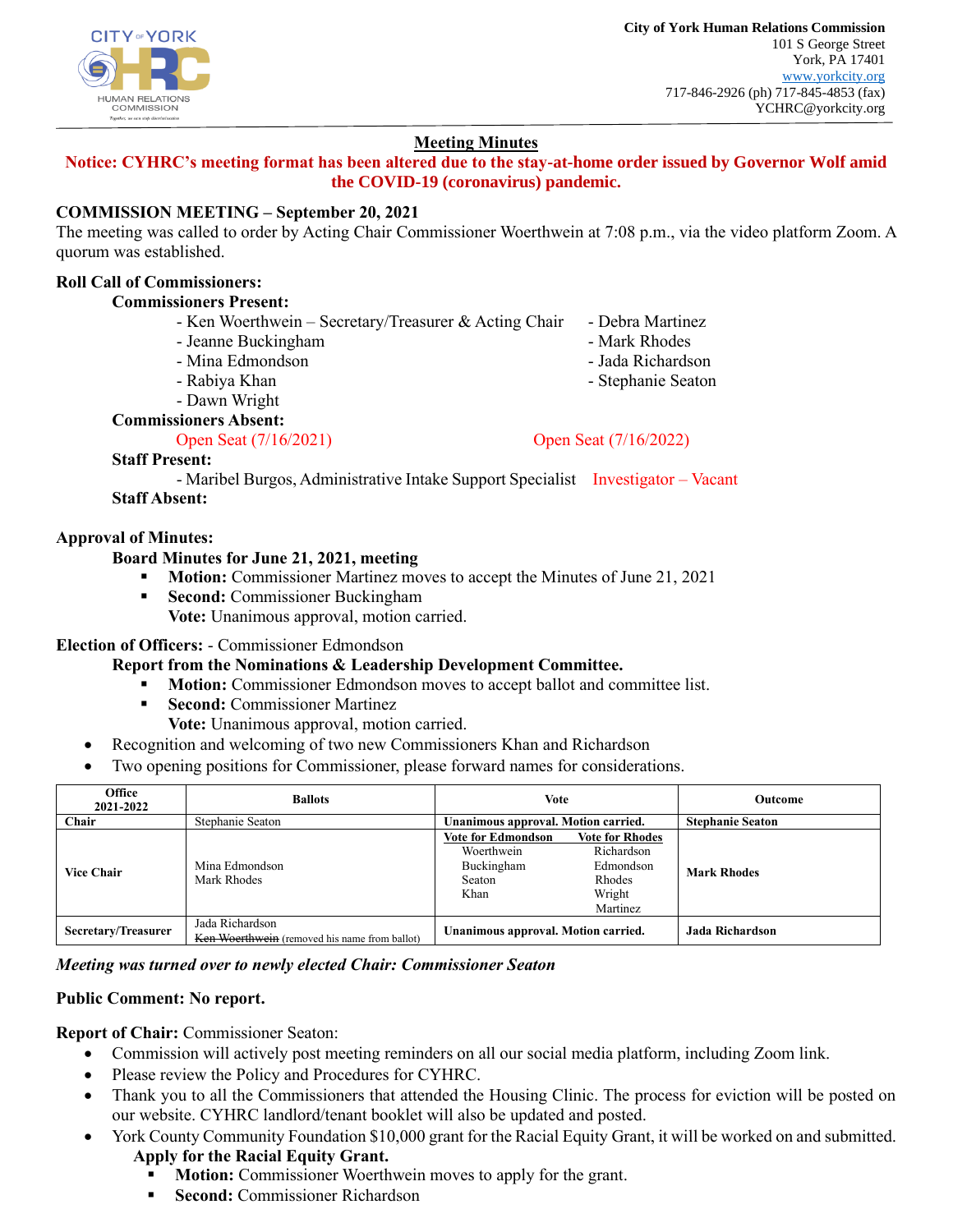- Abstain: Commissioner Khan (works at YCCF)
- **Vote:** Majority approved; motion carried. The Budget and Finance Committee along with the Nomination and Leadership Development Committee will work on the grant for submission. Deadline: 10/08/2021
- Review from August 23 CYHRC planning meeting.
- o Hire and educate employees
- o Educate Commissioners on ordinance and Policy & Procedures Carl Summerson (PHRC) will train.
- o Develop and outreach program and purchase supplies for the outreach to inform the community on our mission.
- o Create promotional items as giveaways. Also, polo shirts with a tagline "Together We Can Stop Discrimination" for current Commissioners and staff.
- o Commission Rhodes will email mission to the office so it can be shared to all commissioners.

#### **Report of Secretary/Treasurer: Exiting Chair – Commissioner Woerthwein**

## • **Budget and Finance:**

- o Budget & Finance Committee met with the York City Budget Committee to complete 2020/2021 budget. It is finished and submitted. No negative feedback.
- o Budget report is included in packet.
- o Holiday Luncheon funds are at \$1,500, FHAP funds are at \$9,035, Supplies & materials \$162.60. The PA Latino Conference will be taken out of the Training budget line (4302).
- o Commissioner Woerthwein will get together with Commissioner Richardson to go over budget and procedures.

## **Report of Standing Committees: Commissioner Buckingham**

## • **Personnel Committee:**

- o Investigator position: has been filled. New investigator will start Monday September 27, with a break for his honeymoon 10/28 – 11/5 2021
- o Helen Parks from CYHR asked if Personnel Committee if they are involved in the creation of new job description for the two other housing positions. Committee is not involved.
- o Commissioner Seaton will reach out to Mayor for update on posting of new job description.

## • **Planning and Community Relations Committee:**

- o Know Your Rights and Responsibilities Housing Clinic workshop happened September 16.
- o CYHRC was present during Central School District banned of books rallies and protests.
- o Due to Covid-19 the Diversity Dinner is on hold, committee will discuss alternatives.

#### • **Social Media Committee:**

- o Please share any information to be put on Facebook with Commissioner Khan.
- o Need to get administrative control back to the Commission.

#### • **Branding Committee:**

o No report

#### • **Nominating and Leadership Development Committee:**

- o Report was done early in this meeting due to Slate of Officer being presented/voted and implemented.
- o Committee assignments was discussed. The Personnel Committee will be reviewed to see if the Executive Committee should be a part of it, at least the Chair of the Executive Committee is the Chair of the Personnel Committee.
- $\circ$  Commissioner Buckingham asked to be removed from all committees since she will be resigning as of 9/21/2021.

| <b>Executive Committee:</b>          | <b>Social Media:</b>          |
|--------------------------------------|-------------------------------|
| Stephanie Seaton, Chair              | ?????, Co-chair               |
| Mark Rhodes, Vice Chair              | Mark Rhodes, Co-chair         |
| Jada Richardson, Secretary/Treasurer | Rabiya Khan                   |
| <b>Personnel Committee:</b>          | <b>Ad Hoc Committees</b>      |
| ??? Chair                            |                               |
| Dawn Wright                          | <b>Countywide Commission:</b> |
| Jeanne Buckingham                    | Ken Woerthwein                |
| Mina Edmondson                       | <b>Mark Rhodes</b>            |
| <b>Jada Richardson</b>               | <b>Branding:</b>              |
| <b>Budget and Finance Committee:</b> | Jeanne Buckingham             |
| Ken Woerthwein, Chair                | Dawn Wright                   |
|                                      | <b>Rabiya Khan</b>            |
| Jeanne Buckingham                    |                               |
| Stephanie Seaton                     | <b>JR CYHRC</b>               |
| <b>Jada Richardson</b>               |                               |